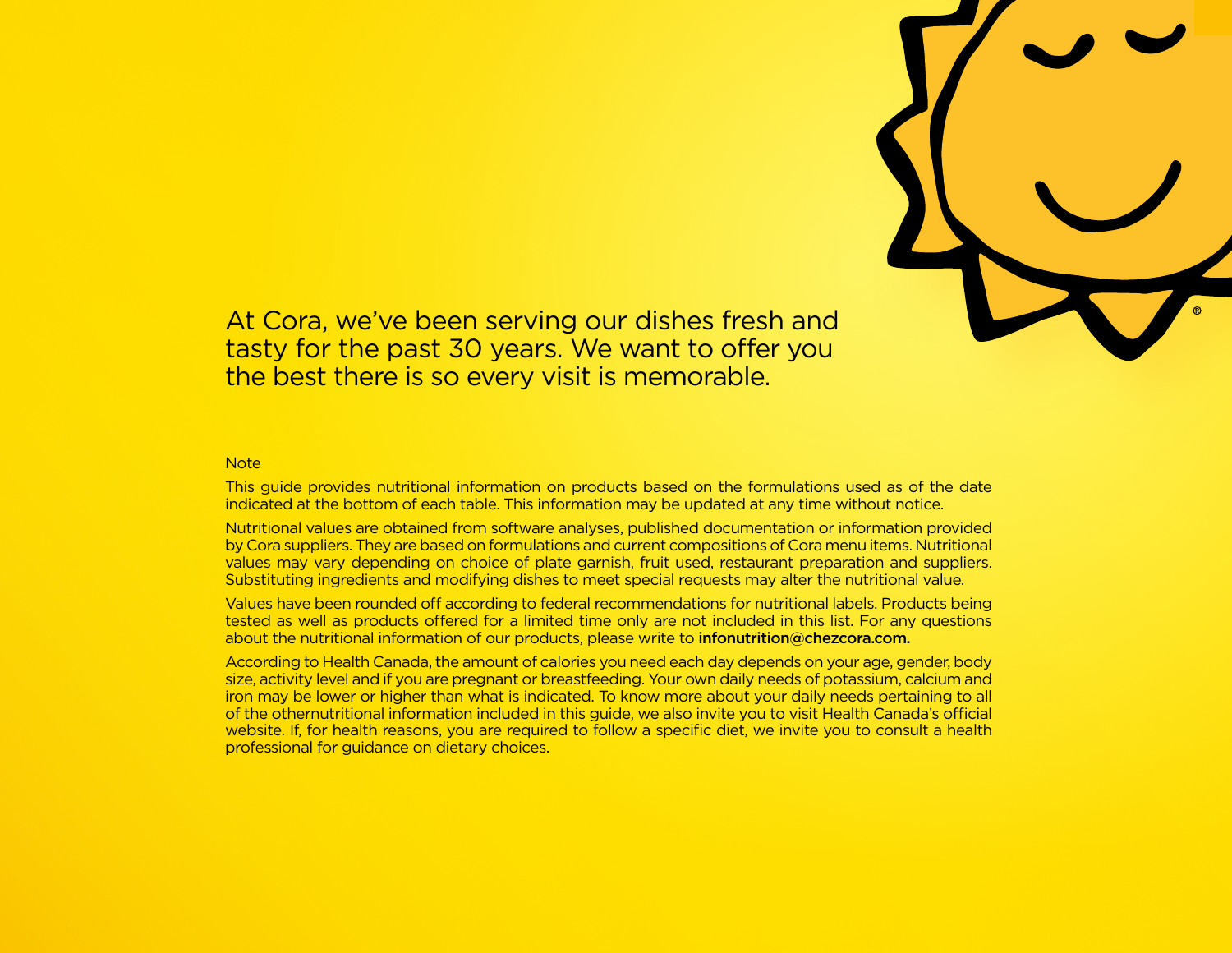

| <b>Beverages</b>                                    |            |                |                |             |         |         |                |                |                |                 |         |         |                |
|-----------------------------------------------------|------------|----------------|----------------|-------------|---------|---------|----------------|----------------|----------------|-----------------|---------|---------|----------------|
| Strawberry-Banana smoothie                          | 280        | $\overline{3}$ | $\overline{2}$ | O.1         | 10      | 80      | 57             | 3              | 50             | 6               | 140     | 250     | 1.25           |
| Mango-Banana smoothie                               | 280        | $\overline{3}$ | $\overline{2}$ | O.1         | 10      | 80      | 55             | $\overline{2}$ | 49             | 6               | 140     | 225     | 0.75           |
| Kale-Mango smoothie                                 | 310        | 3.5            | $\overline{2}$ | O.1         | 10      | 105     | 61             | 5              | 52             | 8               | 420     | 300     | 1.75           |
| Cora orange juice                                   | 170        | 0.5            | O.1            | $\circ$     | $\circ$ | 15      | 39             | $\mathbf{1}$   | 31             | $\overline{2}$  | 650     | 40      | 0.4            |
| Milk                                                | 180        | $\overline{7}$ | 4.5            | 0.3         | 30      | 170     | 17             | $\circ$        | 18             | 12              | 510     | 450     | O.1            |
| Chocolate milk                                      | 230        | $\overline{4}$ | $\overline{2}$ | $\mathsf O$ | 20      | 260     | 39             | $\circ$        | 36             | 10 <sup>°</sup> | 630     | 350     | $\overline{1}$ |
| Soy beverage                                        | 120        | 5              | 0.5            | $\circ$     | $\circ$ | 110     | $\overline{4}$ | 3              | $\mathbf{1}$   | 10              | 450     | 450     | 1.25           |
| Regular coffee                                      | $\circ$    | $\circ$        | $\circ$        | $\circ$     | $\circ$ | $\circ$ | $\circ$        | $\circ$        | $\circ$        | $\circ$         | $\circ$ | $\circ$ | $\circ$        |
| Espresso                                            | $\circ$    | $\circ$        | $\circ$        | $\circ$     | $\circ$ | $\circ$ | $\circ$        | $\circ$        | $\circ$        | $\circ$         | $\circ$ | $\circ$ | $\circ$        |
| Cappuccino cup                                      | 35         | 1.5            | $\overline{1}$ | O.1         | 5       | 30      | $\overline{3}$ | $\circ$        | $\overline{3}$ | $\overline{2}$  | 100     | 75      | <b>O.1</b>     |
| Cappuccino bowl                                     | 70         | 2.5            | 1.5            | O.1         | 10      | 60      | $\overline{7}$ | $\circ$        | $\overline{7}$ | $\overline{4}$  | 190     | 150     | O.1            |
| Mochaccino cup                                      | 140        | 6              | 3.5            | 0.2         | 25      | 105     | 18             | $\circ$        | 15             | $\overline{4}$  | 230     | 150     | O.4            |
| Mochaccino bowl                                     | 260        | 10             | 6              | 0.3         | 40      | 210     | 34             | $\circ$        | 29             | $\overline{9}$  | 460     | 300     | 0.75           |
| Café latte cup                                      | 70         | 2.5            | 1.5            | O.1         | 10      | 60      | $\sqrt{6}$     | $\circ$        | $\overline{7}$ | $\overline{4}$  | 190     | 150     | $\circ$        |
| Café latte bowl                                     | 130        | 5              | 3.5            | 0.2         | 20      | 125     | 13             | $\circ$        | 13             | 9               | 370     | 300     | O.1            |
| Maple café latte                                    | 130        | 2.5            | 1.5            | O.1         | 10      | 65      | 24             | $\circ$        | 22             | $\overline{4}$  | 250     | 175     | O.1            |
| Iced coffee                                         | 60         | 2.5            | 1.5            | O.1         | 10      | 45      | 6              | $\circ$        | 6              | $\overline{3}$  | 140     | 125     | $\circ$        |
| Iced mochaccino                                     | 150        | $\overline{4}$ | $\overline{3}$ | O.1         | 10      | 170     | 25             | $\mathbf{1}$   | 22             | 5               | 340     | 350     | 0.75           |
| Tea or herbal tea                                   | $\circ$    | $\circ$        | $\circ$        | $\circ$     | $\circ$ | $\circ$ | $\circ$        | $\circ$        | $\circ$        | $\circ$         | $\circ$ | $\circ$ | $\circ$        |
| Hot chocolate                                       | <b>110</b> | $\overline{3}$ | $\overline{2}$ | O.1         | 5       | 130     | 21             | $\mathbf{1}$   | 18             | $\overline{2}$  | 190     | 250     | 0.75           |
| <b>Fresh fruit</b>                                  |            |                |                |             |         |         |                |                |                |                 |         |         |                |
| Peggy's poached <sup>(1)</sup>                      | 480        | 8              | 2.5            | 0.2         | 185     | 780     | 75             | 8              | 41             | 31              | 870     | 300     | $\overline{3}$ |
| Kale-mango smoothie bowl                            | 640        | 16             | 8              | O.1         | 20      | 170     | 109            | 10             | 67             | 19              | 630     | 450     | $\overline{4}$ |
| Large bowl of fresh fruit with toast <sup>(1)</sup> | 640        | 16             | 8              | O.1         | 20      | 170     | 109            | 10             | 67             | 19              | 630     | 450     | $\overline{4}$ |
| Yogurt harvest crunch                               | 690        | 8              | 2.5            | $\circ$     | 10      | 85      | 143            | 12             | 87             | 21              | 1400    | 450     | $\overline{3}$ |
| Samira wake-up                                      | 410        | $\overline{2}$ | 0.3            | $\circ$     | $\circ$ | 35      | 103            | 14             | 75             | $\overline{7}$  | 1650    | 150     | $\overline{2}$ |
| Samira wake-up with Cheddar cheese                  | 660        | 21             | 14             | 0.5         | 70      | 360     | 107            | 14             | 75             | 21              | 1700    | 550     | $\overline{2}$ |
| Ode to oatmeal <sup>(1)</sup>                       | 480        | 13             | 6              | 0.2         | 35      | 70      | 82             | 6              | 37             | 12              | 350     | 150     | $\overline{3}$ |
| Regular oatmeal <sup>(1)</sup>                      | 560        | 14             | $\overline{7}$ | 0.3         | 30      | 50      | 96             | 6              | 51             | 12              | 250     | 75      | $\overline{3}$ |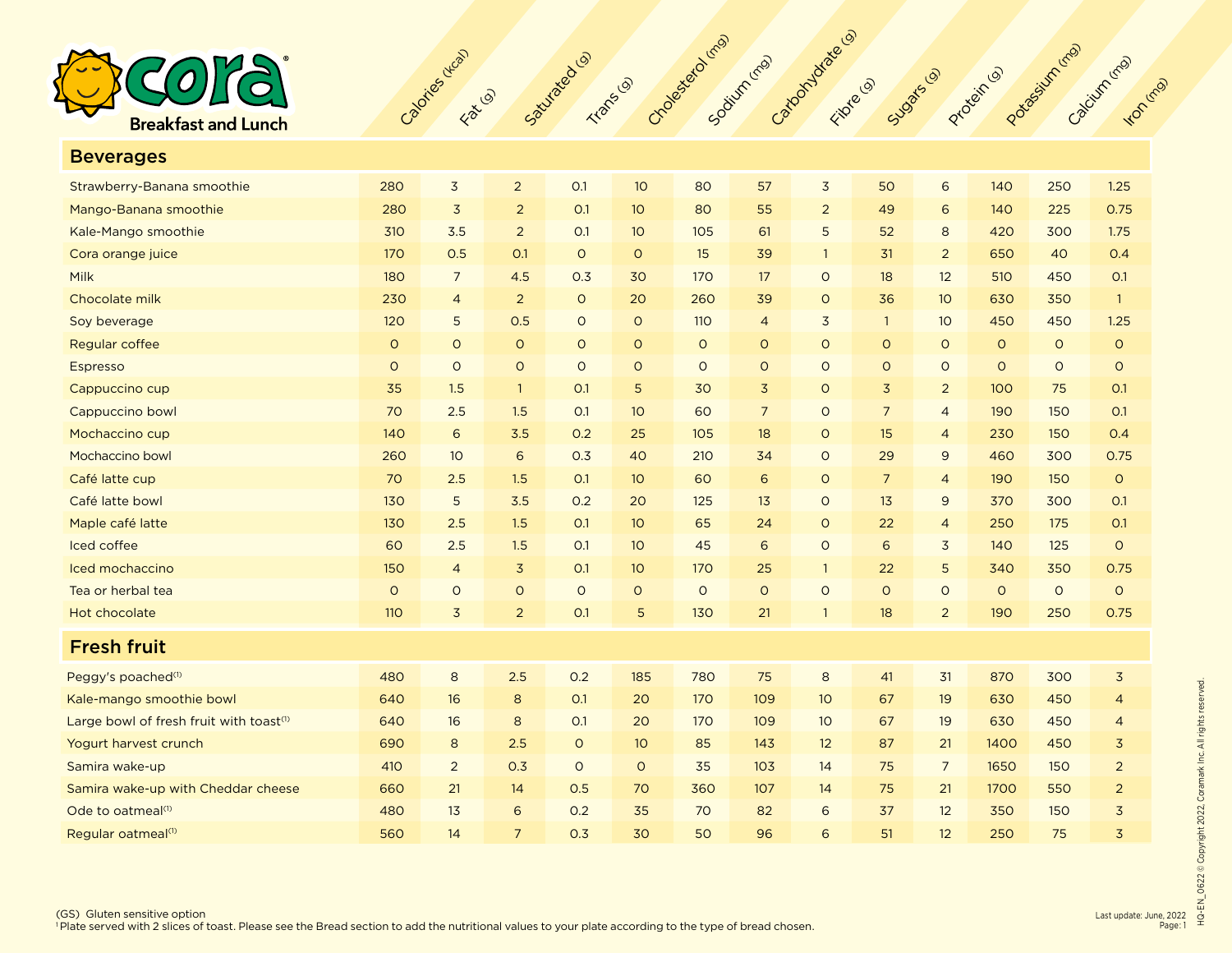

| <b>French Toast</b>                           |             |                 |                 |     |            |      |            |                 |     |    |      |     |                |
|-----------------------------------------------|-------------|-----------------|-----------------|-----|------------|------|------------|-----------------|-----|----|------|-----|----------------|
| 1990's harvest                                | 1170        | 39              | 10              | 0.3 | 280        | 1190 | 180        | 9               | 99  | 33 | 890  | 125 | 6.5            |
| Strawberry avalanche                          | 630         | 10 <sup>°</sup> | $\overline{3}$  | 0.2 | 120        | 600  | 109        | 10 <sup>°</sup> | 51  | 17 | 700  | 175 | 5.5            |
| Surprise with ham                             | 590         | 18              | $7\overline{ }$ | 0.2 | 240        | 760  | 86         | 6               | 42  | 25 | 1010 | 300 | 11             |
| Surprise with bacon                           | 640         | 23              | $\overline{9}$  | 0.2 | 250        | 850  | 85         | 6               | 42  | 27 | 910  | 300 | 11             |
| <b>Brioche for Elise</b>                      | 1380        | 53              | 24              | 1.0 | 270        | 770  | 196        | 9               | 111 | 28 | 490  | 350 | 6              |
| Seventh of July                               | 1180        | 28              | 14              | 0.5 | 240        | 670  | 190        | $\mathsf 9$     | 74  | 32 | 1200 | 350 | 7.5            |
| Plain french toast                            | 470         | 10 <sup>°</sup> | $\overline{3}$  | 0.2 | 120        | 600  | 70         | $\overline{4}$  | 22  | 16 | 320  | 150 | $\overline{4}$ |
| French toast with bacon                       | 660         | 23              | 8               | 0.2 | 170        | 1490 | 73         | $\overline{4}$  | 23  | 31 | 300  | 150 | 4.5            |
| French toast with sausages                    | 840         | 44              | 14              | 0.2 | 175        | 1640 | 78         | $\overline{4}$  | 22  | 28 | 560  | 150 | 5              |
| French toast with turkey sausages             | 760         | 28              | 13              | 0.5 | 220        | 1180 | 82         | $\overline{4}$  | 30  | 30 | 520  | 225 | 5              |
| French toast with ham                         | 740         | 21              | 6               | 0.2 | 195        | 2510 | 83         | $\overline{4}$  | 23  | 46 | 830  | 175 | 5.5            |
| French toas with fruit                        | 630         | 10 <sup>°</sup> | 3               | 0.2 | 120        | 610  | <b>110</b> | 8               | 50  | 19 | 970  | 175 | 5              |
| <b>Waffles</b>                                |             |                 |                 |     |            |      |            |                 |     |    |      |     |                |
| Bananas cocoa-hazelnut custard                | <b>1110</b> | 49              | 13              | 0.5 | 95         | 1410 | 204        | 8               | 97  | 19 | 1170 | 500 | 5              |
| Bananas salted caramel                        | 1120        | 47              | 14              | 0.5 | 105        | 1500 | 210        | 8               | 104 | 18 | 1150 | 500 | $\overline{4}$ |
| <b>Strawberries</b>                           | 780         | 22              | 6               | 0.3 | 55         | 1360 | 148        | 10 <sup>°</sup> | 69  | 16 | 570  | 450 | 5              |
| Fresh fruit                                   | 790         | 21              | 6               | 0.3 | 55         | 1370 | 154        | $\overline{7}$  | 74  | 16 | 740  | 450 | $\overline{4}$ |
| <b>Fruit crêpes</b>                           |             |                 |                 |     |            |      |            |                 |     |    |      |     |                |
| April 89 with custard                         | 810         | 19              | 9               | 0.3 | 150        | 300  | 143        | 8               | 70  | 22 | 1070 | 400 | $\overline{4}$ |
| April 89 with cocoa-hazelnut spread           | 990         | 37              | 10              | 0.2 | <b>110</b> | 290  | 159        | 12              | 87  | 22 | 1280 | 250 | 8              |
| Banana blast                                  | 1090        | 37              | 10 <sup>°</sup> | 0.2 | <b>110</b> | 280  | 184        | 11              | 93  | 22 | 1600 | 250 | 8              |
| Tasty strawberries with custard               | 770         | 20              | 9               | 0.3 | 160        | 300  | 128        | 10              | 55  | 23 | 810  | 400 | 5              |
| Tasty strawberries with cocoa-hazelnut spread | 920         | 37              | 10              | 0.2 | 110        | 280  | 139        | 14              | 71  | 21 | 1000 | 300 | 8.5            |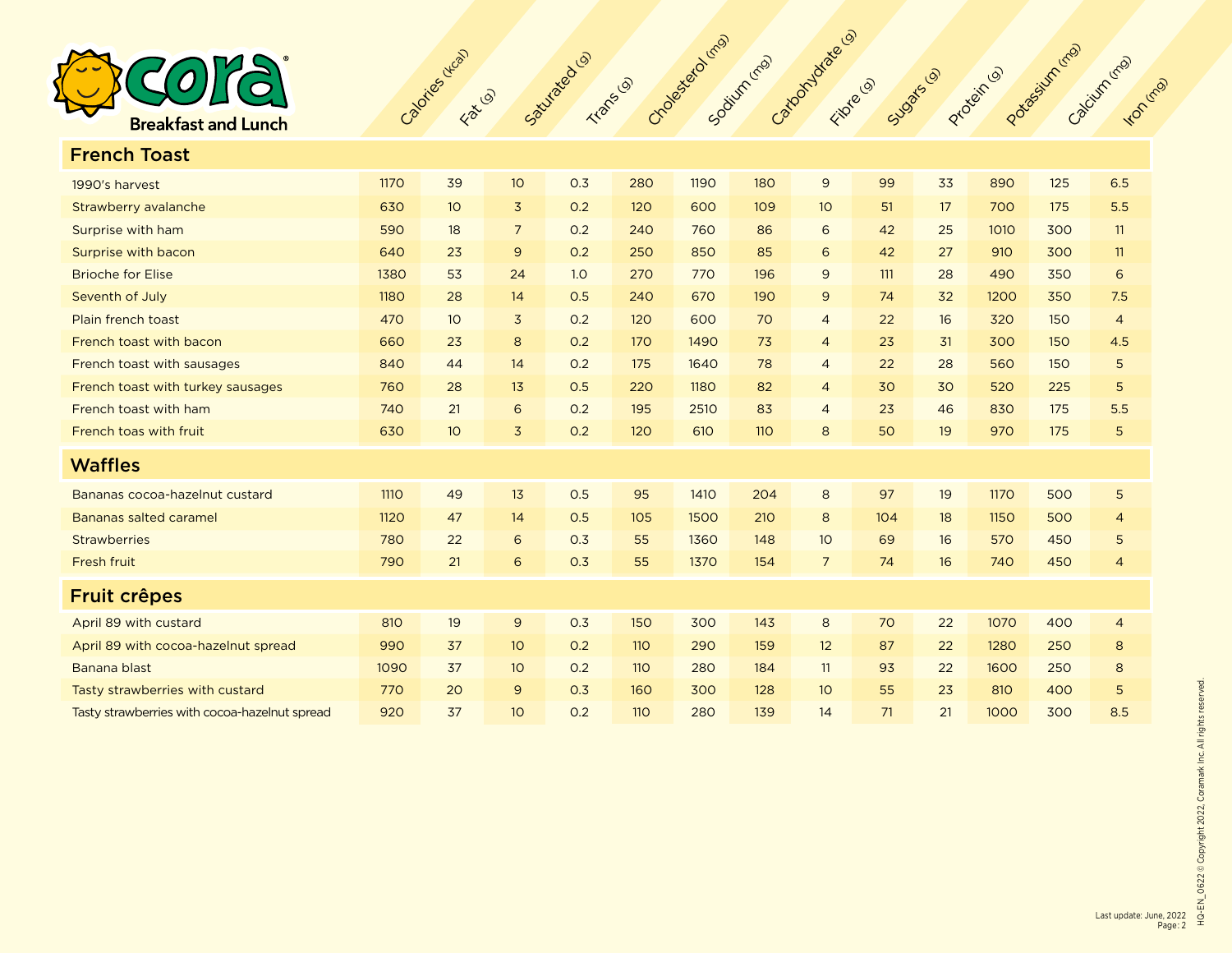

| <b>Pancakes</b>                                 |             |                |                |                |     |      |                |                |              |    |             |                 |                 |
|-------------------------------------------------|-------------|----------------|----------------|----------------|-----|------|----------------|----------------|--------------|----|-------------|-----------------|-----------------|
| <b>Blueberry fields</b>                         | <b>1110</b> | 30             | 14             | 0.5            | 115 | 2470 | 190            | $\overline{4}$ | 70           | 22 | 400         | 500             | $\overline{7}$  |
| Pancakes triple chocolate                       | 1470        | 47             | 19             | 0.2            | 45  | 2320 | 258            | 11             | 124          | 23 | 1080        | 400             | 10.5            |
| Strawberry-banana                               | 1090        | 18             | $\overline{7}$ | 0.3            | 55  | 2360 | 217            | 9              | 82           | 20 | 1280        | 350             | 8               |
| Plain                                           | 810         | 12             | $\overline{4}$ | O.1            | 25  | 2330 | 163            | 5              | 50           | 17 | 890         | 300             | $7\overline{ }$ |
| Nature with bacon                               | 1000        | 25             | 9              | O.1            | 75  | 3220 | 165            | 5              | 51           | 32 | 890         | 300             | 7.5             |
| Nature with saussage                            | <b>1180</b> | 46             | 15             | 0.2            | 85  | 3370 | 170            | 5              | 50           | 29 | 1130        | 300             | 8               |
| Nature with turkey sausages                     | 940         | 19             | 6              | 0.2            | 80  | 2840 | 166            | 5              | 50           | 29 | 1080        | 300             | 8               |
| Nature with ham                                 | 950         | 17             | 6              | O.1            | 65  | 3280 | 169            | 5              | 50           | 32 | 1150        | 300             | 7.5             |
| Plain pancakes with fruit                       | 890         | 12             | $\overline{4}$ | O.1            | 25  | 2330 | 181            | $\overline{7}$ | 61           | 18 | 1200        | 300             | 7.5             |
| <b>Savoury crêpes</b>                           |             |                |                |                |     |      |                |                |              |    |             |                 |                 |
| The Boss' favourite                             | 1290        | 78             | 34             | $\mathbf{1}$   | 585 | 1920 | 95             | 5              | 28           | 62 | <b>1110</b> | 800             | 6               |
| The Boss' favourite (GS)                        | 1100        | 56             | 28             | $\mathbf{1}$   | 575 | 1790 | 90             | 9              | 29           | 63 | 1390        | 800             | 5.5             |
| Panini-crêpe passe-partout with ham             | 870         | 37             | 16             | 0.5            | 480 | 1230 | 94             | $\overline{7}$ | 36           | 45 | 1320        | 500             | 5               |
| Panini-crêpe passe-partout with bacon           | 860         | 39             | 17             | 0.5            | 475 | 970  | 90             | $\overline{7}$ | 36           | 41 | <b>1130</b> | 500             | 5               |
| <b>Buckwheat blessing</b>                       | 1240        | 69             | 32             | $\overline{1}$ | 240 | 1610 | 119            | 13             | 47           | 49 | 1770        | 800             | 5               |
| <b>Spinach and Cheddar</b>                      | 910         | 44             | 27             | $\mathbf{1}$   | 220 | 790  | 90             | 8              | 28           | 44 | 1080        | 1000            | $\overline{4}$  |
| Plain crêpes regular flour                      | 880         | 18             | 6              | $\circ$        | 200 | 420  | 149            | $\overline{7}$ | 32           | 33 | 1090        | 350             | 8               |
| Plain crêpes buckwheat-sorghum flour            | 790         | 18             | $\overline{7}$ | $\circ$        | 195 | 270  | 139            | 16             | 35           | 31 | 1670        | 350             | 6.5             |
| Add bacon                                       | 190         | 13             | 5              | $\circ$        | 50  | 890  | $\overline{2}$ | $\circ$        | $\mathbf{1}$ | 15 | $\circ$     | $\circ$         | 0.5             |
| Add sausages                                    | 360         | 34             | 11             | O.1            | 55  | 1030 | 8              | $\mathbf{1}$   | $\circ$      | 12 | 240         | 10 <sup>°</sup> | 0.75            |
| Add turkey sausage                              | 150         | $\overline{7}$ | $\overline{2}$ | O.1            | 70  | 660  | $\overline{4}$ | $\circ$        | $\circ$      | 16 | 250         | 10 <sup>°</sup> | $\overline{1}$  |
| Add ham                                         | 180         | $\overline{7}$ | $\overline{2}$ | $\circ$        | 50  | 1270 | 8              | $\circ$        | $\mathbf{1}$ | 20 | 340         | 20              | 0.75            |
| Plain crêpes regular flour with fruit           | 950         | 19             | 6              | $\circ$        | 200 | 420  | 166            | $\overline{9}$ | 42           | 33 | 1330        | 350             | 8               |
| Plain crêpes buckwheat-sorghum flour with fruit | 860         | 18             | $\overline{7}$ | $\circ$        | 195 | 270  | 156            | 18             | 46           | 31 | 1900        | 350             | $\overline{7}$  |
| <b>Crêpomelettes</b>                            |             |                |                |                |     |      |                |                |              |    |             |                 |                 |
| Chorizo and goat cheese                         | 1240        | 61             | 20             | $\overline{1}$ | 485 | 2500 | 130            | 12             | 32           | 47 | 1210        | 300             | 7.5             |
| <b>Spinach and Cheddar</b>                      | 1510        | 68             | 25             | $\overline{1}$ | 475 | 2200 | 180            | 12             | 43           | 48 | 1070        | 600             | 7.5             |
| Western-Cheddar                                 | 1310        | 64             | 24             | $\overline{1}$ | 505 | 2420 | 136            | 10             | 33           | 51 | 1360        | 550             | 5.5             |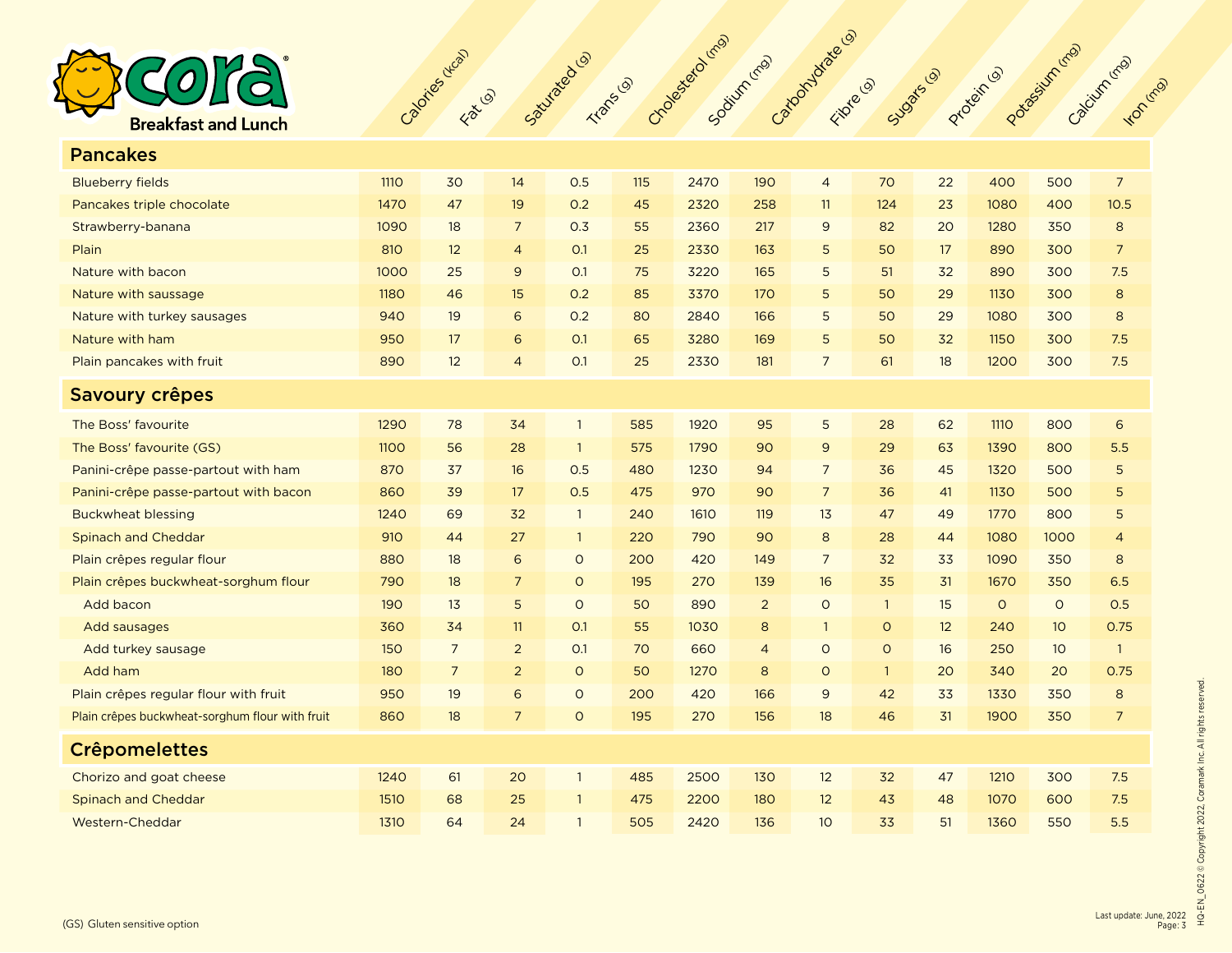

| <b>Eggs</b>                                  |             |                |                 |              |             |      |                |                 |                |                |         |                 |                |
|----------------------------------------------|-------------|----------------|-----------------|--------------|-------------|------|----------------|-----------------|----------------|----------------|---------|-----------------|----------------|
| Cora's Special <sup>(1)</sup>                | 1210        | 58             | 16              | 0.5          | 445         | 3650 | 130            | 8               | 32             | 51             | 990     | 175             | 5              |
| Rosemary's Sunday <sup>(1)</sup>             | 1270        | 46             | 13              | 0.5          | 405         | 3450 | 175            | $\overline{9}$  | 46             | 42             | 870     | 250             | $\overline{7}$ |
| Jo construction <sup>(1)</sup>               | 1130        | 74             | 21              | 0.5          | 605         | 2740 | 85             | 8               | 22             | 46             | 910     | 125             | 3.5            |
| Gargantua Breakfast <sup>(1)</sup>           | 1630        | 71             | 20              | 0.5          | 465         | 4660 | 187            | 11              | 46             | 70             | 1010    | 250             | 8.5            |
| <b>Eggs with accompaniment</b>               |             |                |                 |              |             |      |                |                 |                |                |         |                 |                |
| 1 egg, potatoes <sup>(1)</sup>               | 490         | 17             | 3.5             | 0.5          | 170         | 920  | 75             | $\overline{7}$  | 20             | 12             | 560     | 75              | 1.25           |
| 2 eggs, potatoes <sup>(1)</sup>              | 590         | 25             | $6\phantom{1}6$ | 0.5          | 340         | 1020 | 75             | $\overline{7}$  | 21             | 17             | 620     | 100             | $\overline{2}$ |
| 3 eggs, potatoes <sup>(1)</sup>              | 650         | 30             | $\overline{7}$  | 0.5          | 510         | 1070 | 76             | $7\overline{ }$ | 21             | 23             | 670     | 100             | 2.5            |
| Add bacon                                    | 190         | 13             | 5               | $\circ$      | 50          | 890  | $\overline{2}$ | $\circ$         | $\mathbf{1}$   | 15             | $\circ$ | $\circ$         | 0.5            |
| Add ham                                      | 180         | $\overline{7}$ | $\overline{2}$  | $\circ$      | 50          | 1270 | 8              | $\circ$         | $\mathbf{1}$   | 20             | 340     | 20              | 0.75           |
| Add sausages                                 | 360         | 34             | 11              | O.1          | 55          | 1030 | 8              | $\mathbf{1}$    | $\circ$        | 12             | 240     | 10 <sup>°</sup> | 0.75           |
| Add frunkfurters                             | 470         | 41             | 14              | $\mathbf{1}$ | 115         | 1710 | 5              | $\circ$         | $\circ$        | 21             | $\circ$ | 150             | $\overline{3}$ |
| Add turkey sausages                          | 150         | $\overline{7}$ | $\overline{2}$  | O.1          | 70          | 660  | $\overline{4}$ | $\circ$         | $\circ$        | 16             | 250     | 10 <sup>°</sup> | $\overline{1}$ |
| Add bologna                                  | 300         | 24             | 8               | $\circ$      | 95          | 950  | 6              | $\circ$         | $\mathbf{1}$   | 15             | 220     | 75              | $\overline{2}$ |
| <b>Add cretons</b>                           | 150         | 11             | $\overline{4}$  | $\circ$      | 35          | 380  | $\overline{3}$ | $\circ$         | $\mathbf{1}$   | 10             | 180     | 20              | 0.75           |
| Add baked beans                              | 200         | 4.5            | 1.5             | $\circ$      | $\mathsf S$ | 540  | 32             | 5               | 11             | $\overline{9}$ | 60      | 75              | 2.5            |
| Add black bean patty                         | 120         | $\overline{7}$ | $\overline{1}$  | $\circ$      | $\mathsf O$ | 320  | 13             | $\overline{3}$  | $\overline{2}$ | $\overline{4}$ | $\circ$ | 30              | $\mathbf{1}$   |
| <b>Eggs with fruit</b>                       |             |                |                 |              |             |      |                |                 |                |                |         |                 |                |
| 1 egg, fruit <sup>(1)</sup>                  | 280         | $\mathsf 9$    | 2.5             | O.1          | 170         | 120  | 45             | 5               | 31             | $\mathsf 9$    | 860     | 75              | 1.75           |
| 2 eggs, fruit <sup>(1)</sup>                 | 350         | 14             | $\overline{4}$  | O.1          | 340         | 180  | 46             | 5               | 32             | 14             | 910     | 100             | 2.25           |
| 3 eggs, fruit <sup>(1)</sup>                 | 420         | 19             | 5               | O.1          | 510         | 230  | 46             | 5               | 32             | 20             | 960     | 125             | $\overline{3}$ |
| Our sweet 'n salty                           |             |                |                 |              |             |      |                |                 |                |                |         |                 |                |
| Louis the undecided <sup>(1)</sup>           | 1210        | 58             | 16              | 0.5          | 455         | 2040 | 137            | 10              | 44             | 42             | 780     | 200             | 6              |
| Gabriel and his classic Banana blast         | 1640        | 70             | 24              | 0.5          | 420         | 3430 | 219            | 11              | 82             | 45             | 730     | 300             | $\mathsf 9$    |
| Mountain of banana-chocolate waffle for Adam | <b>1150</b> | 46             | 13              | 0.5          | 415         | 2550 | 153            | 8               | 52             | 39             | 710     | 300             | 4.5            |
| Mountain of banana-caramel waffle for Adam   | 1170        | 44             | 14              | 0.5          | 420         | 2650 | 158            | 8               | 59             | 38             | 690     | 250             | $\overline{4}$ |
| Paul wants it all <sup>(1)</sup>             | 1030        | 42             | 12              | 0.5          | 410         | 2540 | 129            | $\overline{7}$  | 38             | 37             | 430     | 250             | $\overline{4}$ |
| Jessica born in 89 custard                   | 1010        | 47             | 15              | 0.5          | 460         | 2010 | 107            | 6               | 20             | 40             | 430     | 175             | $\overline{4}$ |
| Jessica born in 89 chocolate                 | 1160        | 57             | 16              | 0.5          | 455         | 2040 | 125            | 8               | 38             | 41             | 520     | 175             | 6              |
| Strawberry avalanche for Fannie              | 950         | 40             | 11              | 0.5          | 450         | 2150 | 102            | 8               | 24             | 38             | 390     | 125             | $\overline{4}$ |
| Our beakfast for the Club <sup>(1)</sup>     | 1370        | 62             | 25              | 1.5          | 525         | 2500 | 149            | $\overline{7}$  | 65             | 42             | 560     | 225             | $\overline{4}$ |

1 Plate served with 2 slices of toast. Please see the Bread section to add the nutritional values to your plate according to the type of bread chosen.

Last update: June, 2022 Page : 4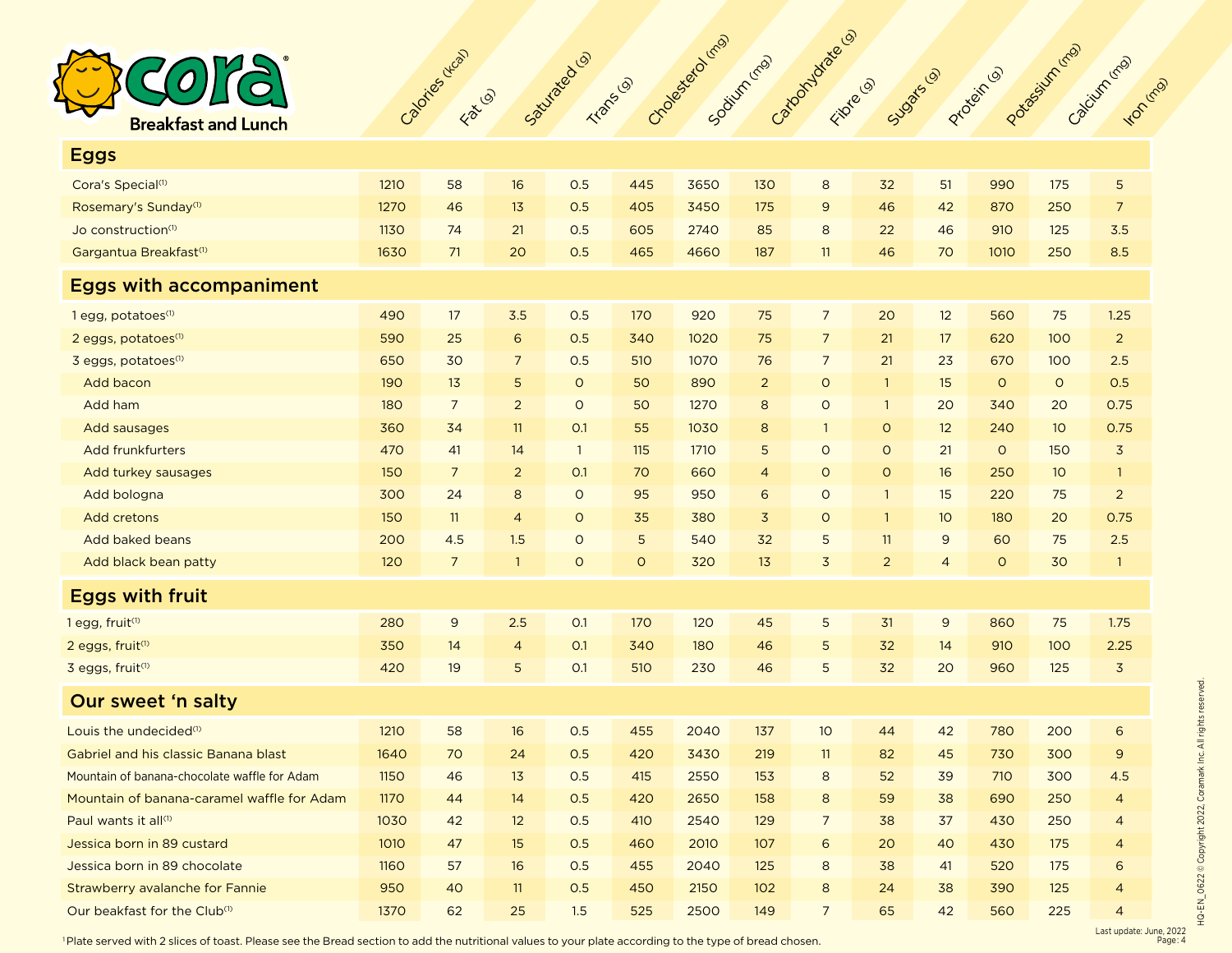

Eggs Ben et Dictine

| Spinach, onions, mushrooms and goat cheese (1 egg)  | 1080 | 52 | 19             | $\overline{1}$ | 240 | 1510 | 129 | 13             | 47 | 23 | 1280 | 250 | $\mathsf 3$    |
|-----------------------------------------------------|------|----|----------------|----------------|-----|------|-----|----------------|----|----|------|-----|----------------|
| Spinach, onions, mushrooms and goat cheese (2 eggs) | 1460 | 77 | 28             | 1.5            | 430 | 2070 | 156 | 14             | 55 | 35 | 1600 | 400 | 4.5            |
| Spinach, onions, mushrooms and goat cheese (3 eggs) | 1640 | 89 | 27             | $\overline{1}$ | 575 | 2510 | 173 | 16             | 56 | 46 | 1890 | 450 | 6.5            |
| Ham (1 egg)                                         | 840  | 34 | $\overline{9}$ | 0.5            | 200 | 1680 | 115 | 11             | 36 | 22 | 1040 | 175 | 2.5            |
| Ham (2 eggs)                                        | 1200 | 57 | 16             | 0.5            | 400 | 2530 | 138 | 11             | 42 | 38 | 1330 | 250 | 4.5            |
| Ham (3 eggs)                                        | 1540 | 78 | 23             | $\overline{1}$ | 595 | 3330 | 160 | 12             | 48 | 53 | 1610 | 350 | 6              |
| Tomatoes, bacon and green onions (1 egg)            | 630  | 33 | 10             | 0.2            | 210 | 990  | 68  | $\overline{7}$ | 37 | 21 | 1020 | 175 | 2.5            |
| Tomatoes, bacon and green onions (2 eggs)           | 1320 | 68 | 20             | 0.5            | 420 | 2740 | 139 | 12             | 44 | 43 | 1300 | 250 | 4.5            |
| Tomatoes, bacon and green onions (3 eggs)           | 1710 | 94 | 29             | $\overline{1}$ | 630 | 3630 | 161 | 13             | 51 | 60 | 1560 | 350 | 6.5            |
| Smoked salmon (1 egg)                               | 850  | 36 | $\overline{9}$ | 0.5            | 200 | 1530 | 113 | 11             | 36 | 23 | 940  | 175 | 2.25           |
| Smoked salmon (2 eggs)                              | 1210 | 60 | 16             | $\overline{1}$ | 400 | 2230 | 134 | 11             | 42 | 40 | 1140 | 250 | $\overline{4}$ |
| Smoked salmon (3 eggs)                              | 1560 | 81 | 23             | $\overline{1}$ | 600 | 2880 | 154 | 12             | 47 | 56 | 1320 | 350 | 5.5            |
| Eggs in a skillet                                   |      |    |                |                |     |      |     |                |    |    |      |     |                |
| $10$ star $(1)$                                     | 940  | 51 | 20             | $\overline{1}$ | 270 | 2080 | 85  | $\overline{9}$ | 23 | 37 | 970  | 400 | $\overline{3}$ |
| Western <sup>(1)</sup>                              | 760  | 33 | 13             | $\overline{1}$ | 215 | 1200 | 83  | 11             | 24 | 25 | 900  | 350 | 1.75           |
| Chorizo-ham <sup>(1)</sup>                          | 1050 | 55 | 15             | 0.5            | 265 | 3460 | 103 | 15             | 32 | 44 | 1320 | 150 | $\overline{7}$ |
| Theo <sup>(1)</sup>                                 | 750  | 33 | 13             | $\overline{1}$ | 245 | 1850 | 83  | $\bf 8$        | 22 | 33 | 850  | 350 | $\overline{2}$ |
| <b>Omelettes</b>                                    |      |    |                |                |     |      |     |                |    |    |      |     |                |
| $10$ star $(1)$                                     | 1410 | 70 | 26             | 1.5            | 620 | 2680 | 143 | 12             | 39 | 56 | 1010 | 550 | $\overline{7}$ |
| 10 star (egg white option)                          | 960  | 48 | 18             | $\overline{1}$ | 105 | 2280 | 90  | 10             | 25 | 46 | 1050 | 400 | 2.25           |
| Spinach and Cheddar <sup>(1)</sup>                  | 820  | 42 | 17             | $\overline{1}$ | 565 | 1280 | 79  | 8              | 22 | 33 | 770  | 450 | $\overline{3}$ |
| Spinach and Cheddar (egg white option)              | 570  | 21 | 10             | 0.4            | 50  | 750  | 67  | $\overline{7}$ | 23 | 32 | 610  | 400 | 2.25           |
| Smoked salmon <sup>(1)</sup>                        | 640  | 32 | 8              | 0.3            | 550 | 1350 | 51  | $\overline{7}$ | 11 | 38 | 530  | 150 | $\overline{4}$ |
| Smoked salmon (egg white option)                    | 590  | 18 | $\overline{3}$ | 0.5            | 30  | 1730 | 79  | $\bf 8$        | 22 | 33 | 630  | 75  | $\mathbf{1}$   |
| Western <sup>(1)</sup>                              | 790  | 35 | 10             | 0.5            | 545 | 1780 | 87  | $\mathsf 9$    | 25 | 35 | 1050 | 150 | 3.5            |
| Western (egg white option)                          | 590  | 15 | $\overline{3}$ | 0.4            | 30  | 1790 | 85  | 9              | 24 | 32 | 890  | 75  | 1.5            |
| Goat cheese, tomatoes, bacon <sup>(1)</sup>         | 840  | 44 | 16             | 0.5            | 580 | 1300 | 70  | $\overline{7}$ | 26 | 42 | 820  | 200 | 4.5            |
| Goat cheese, tomatoes, bacon (egg white option)     | 650  | 25 | $\overline{9}$ | 0.3            | 65  | 1320 | 68  | $\overline{7}$ | 25 | 39 | 660  | 125 | 2.5            |
| Theo's <sup>(1)</sup>                               | 970  | 49 | 18             | $\overline{1}$ | 565 | 1380 | 89  | 11             | 27 | 37 | 1140 | 450 | $\mathsf 3$    |
| Theo's (egg white option)                           | 770  | 29 | 12             | $\overline{1}$ | 50  | 1440 | 86  | 10             | 26 | 34 | 770  | 350 | 1.25           |
| Gigi (GS)                                           | 700  | 25 | 8              | 0.4            | 30  | 820  | 100 | 10             | 50 | 29 | 1340 | 200 | 2.5            |

Calories (1996) California Calories Collection California (mg) California California California California California

(GS) Gluten sensitive option

<sup>1</sup> Plate served with 2 slices of toast. Please see the Bread section to add the nutritional values to your plate according to the type of bread chosen.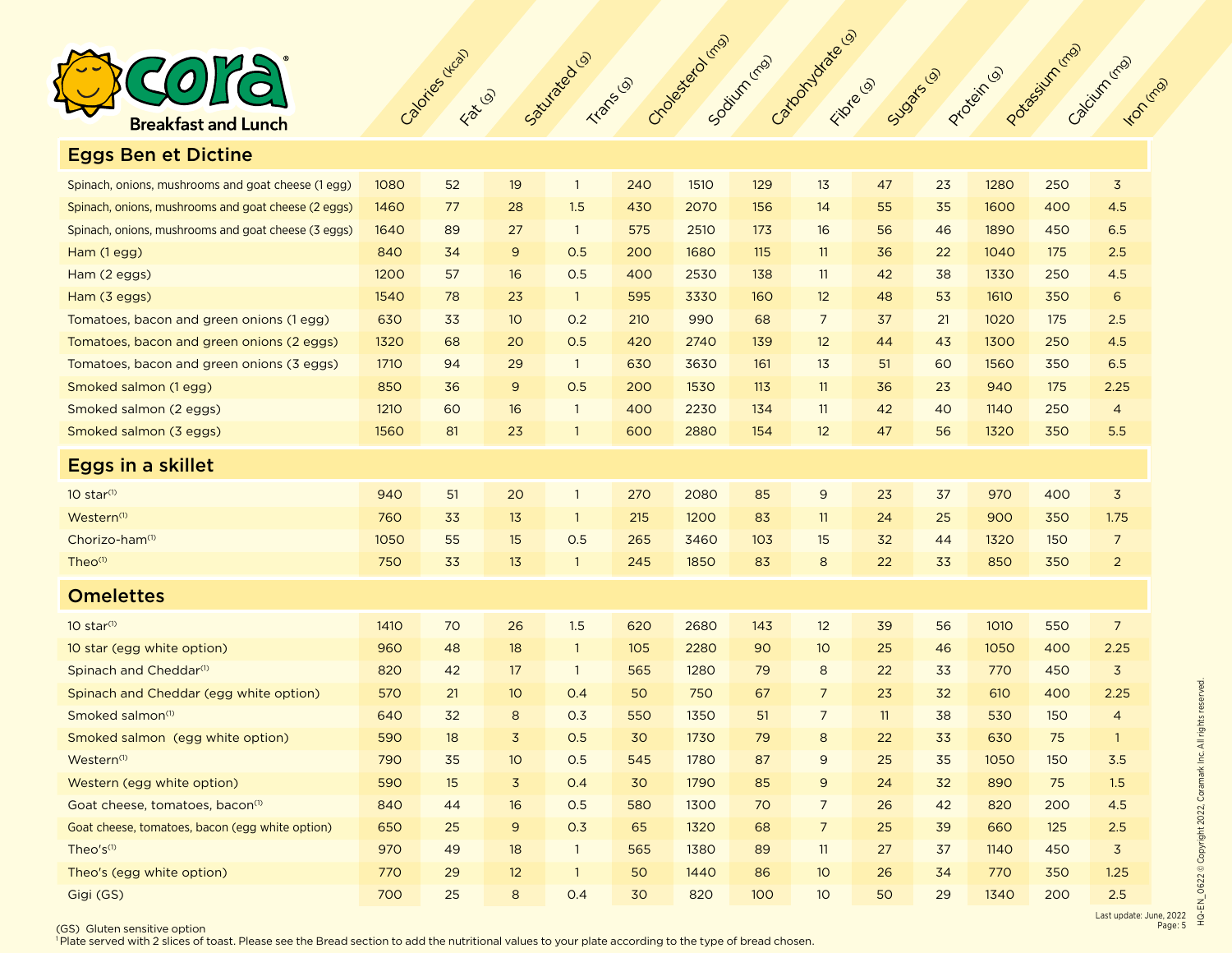

Sandwichs

| sangwichs                                                         |      |    |                |                |     |      |     |                 |                |    |      |     |                |
|-------------------------------------------------------------------|------|----|----------------|----------------|-----|------|-----|-----------------|----------------|----|------|-----|----------------|
| Tuna melt with potatoes                                           | 910  | 30 | $\overline{7}$ | $\overline{1}$ | 75  | 2170 | 118 | 13              | 26             | 48 | 870  | 300 | 4.5            |
| Tuna melt with fruit                                              | 740  | 22 | 6              | 0.4            | 75  | 1360 | 98  | 13              | 45             | 46 | 1290 | 350 | 5              |
| Chicken melt with potatoes                                        | 910  | 31 | 8              | $\overline{1}$ | 90  | 1930 | 117 | 12              | 23             | 44 | 560  | 450 | 3              |
| Chicken melt with fruit                                           | 740  | 24 | $\overline{7}$ | 0.4            | 90  | 1120 | 97  | 11              | 42             | 42 | 980  | 500 | 4              |
| Egg salad with potatoes                                           | 1110 | 58 | 9              | $\overline{1}$ | 530 | 1870 | 117 | 12              | 24             | 32 | 720  | 175 | 5              |
| Egg salad with fruit                                              | 950  | 51 | 8              | 0.5            | 530 | 1060 | 98  | 11              | 43             | 29 | 1130 | 225 | 5.5            |
| THE Club with potatoes                                            | 1370 | 71 | 19             | $\overline{1}$ | 180 | 2770 | 107 | 12              | 14             | 77 | 500  | 650 | 6.5            |
| Bagel and lox with potatoes                                       | 720  | 19 | $\overline{7}$ | 0.4            | 60  | 1060 | 113 | 10 <sup>°</sup> | 50             | 29 | 1140 | 150 | 5              |
| Bagel and lox with fruit                                          | 860  | 28 | 8              | 0.4            | 60  | 1350 | 122 | 10 <sup>°</sup> | 34             | 33 | 790  | 150 | 6              |
| <b>Teen's favourites!</b>                                         |      |    |                |                |     |      |     |                 |                |    |      |     |                |
| Crêpe burrito                                                     | 1280 | 61 | 25             | $\overline{1}$ | 510 | 2260 | 135 | 11              | 17             | 47 | 560  | 600 | 6.5            |
| <b>Breakfast poutine</b>                                          | 1400 | 89 | 33             | 1.5            | 330 | 3430 | 101 | $\,$ 8          | 16             | 45 | 600  | 650 | 2.5            |
| Morning hot-dogs                                                  | 1050 | 56 | 19             | $\overline{1}$ | 185 | 3040 | 96  | 5               | $\overline{7}$ | 42 | 290  | 350 | 4.5            |
| <b>Brunch burger</b>                                              | 1220 | 66 | 22             | $\overline{1}$ | 480 | 2530 | 94  | 6               | 11             | 61 | 830  | 300 | 13.5           |
| <b>THE Club</b>                                                   | 1400 | 70 | 19             | $\overline{1}$ | 180 | 3300 | 119 | 13              | 12             | 75 | 510  | 600 | 5              |
| <b>Early Bird</b>                                                 |      |    |                |                |     |      |     |                 |                |    |      |     |                |
| Daily oatmeal <sup>(1)</sup>                                      | 560  | 14 | $\overline{7}$ | 0.3            | 30  | 50   | 96  | $\sqrt{6}$      | 51             | 12 | 250  | 75  | $\overline{3}$ |
| 2 crêpes, bacon                                                   | 670  | 22 | 8              | $\circ$        | 170 | 940  | 87  | $\overline{4}$  | 10             | 33 | 570  | 225 | 5.5            |
| 2 crêpes, ham                                                     | 670  | 18 | 6              | $\circ$        | 170 | 1230 | 91  | $\overline{4}$  | 10             | 36 | 830  | 225 | 6              |
| 2 crêpes, bologna                                                 | 740  | 28 | 10             | $\circ$        | 205 | 970  | 89  | $\overline{4}$  | 11             | 33 | 740  | 250 | $\overline{7}$ |
| 2 crêpes, sausages                                                | 700  | 29 | 9              | $\circ$        | 160 | 780  | 89  | $\overline{4}$  | 10             | 27 | 690  | 225 | 5.5            |
| 2 crêpes, turkey sausages                                         | 590  | 14 | 5              | $\circ$        | 170 | 590  | 87  | $\overline{4}$  | 10             | 29 | 700  | 225 | 5.5            |
| Morning panini-crêpe ham                                          | 920  | 42 | 16             | 0.5            | 480 | 1460 | 87  | 6               | 9              | 48 | 640  | 500 | 6              |
| Morning panini-crêpe bacon                                        | 920  | 44 | 18             | 0.5            | 475 | 1200 | 84  | 6               | $\overline{9}$ | 45 | 450  | 450 | 5.5            |
| 2 eggs, 2 strips of bacon and 2 blueberry pancakes <sup>(1)</sup> | 780  | 33 | 9              | 0.2            | 380 | 2140 | 106 | $\overline{4}$  | 29             | 30 | 550  | 250 | 6.5            |
| 2 eggs, bacon <sup>(1)</sup>                                      | 610  | 32 | 9              | 0.5            | 375 | 1640 | 54  | 5               | $\overline{3}$ | 27 | 290  | 75  | $\overline{2}$ |
| 2 egg, ham <sup>(1)</sup>                                         | 620  | 29 | $\overline{7}$ | 0.5            | 380 | 1940 | 58  | 5               | $\overline{3}$ | 31 | 540  | 75  | 2.25           |
| 2 eggs, bologna(1)                                                | 700  | 40 | 11             | 0.5            | 410 | 1690 | 56  | 5               | $\overline{4}$ | 27 | 450  | 125 | $\mathsf 3$    |
| 2 eggs, sausage <sup>(1)</sup>                                    | 720  | 45 | 12             | 0.5            | 375 | 1670 | 57  | 5               | 3              | 24 | 450  | 75  | $\overline{c}$ |
| 2 eggs, turkey sausages <sup>(1)</sup>                            | 560  | 27 | 6              | 0.5            | 375 | 1310 | 54  | 5               | $\overline{3}$ | 24 | 420  | 75  | $\overline{2}$ |
| 2 eggs with fruit <sup>(1)</sup>                                  | 350  | 22 | $\overline{4}$ | O.1            | 340 | 190  | 43  | 5               | 29             | 14 | 840  | 100 | 2.25           |
| <b>Omelette Early Bird</b>                                        | 650  | 35 | 10             | 0.5            | 385 | 1660 | 57  | 6               | 5              | 28 | 410  | 75  | 2.25           |

Calories (1996) California Calories Collection California (mg) California California California California California

<sup>1</sup> Plate served with 2 slices of toast. Please see the Bread section to add the nutritional values to your plate according to the type of bread chosen.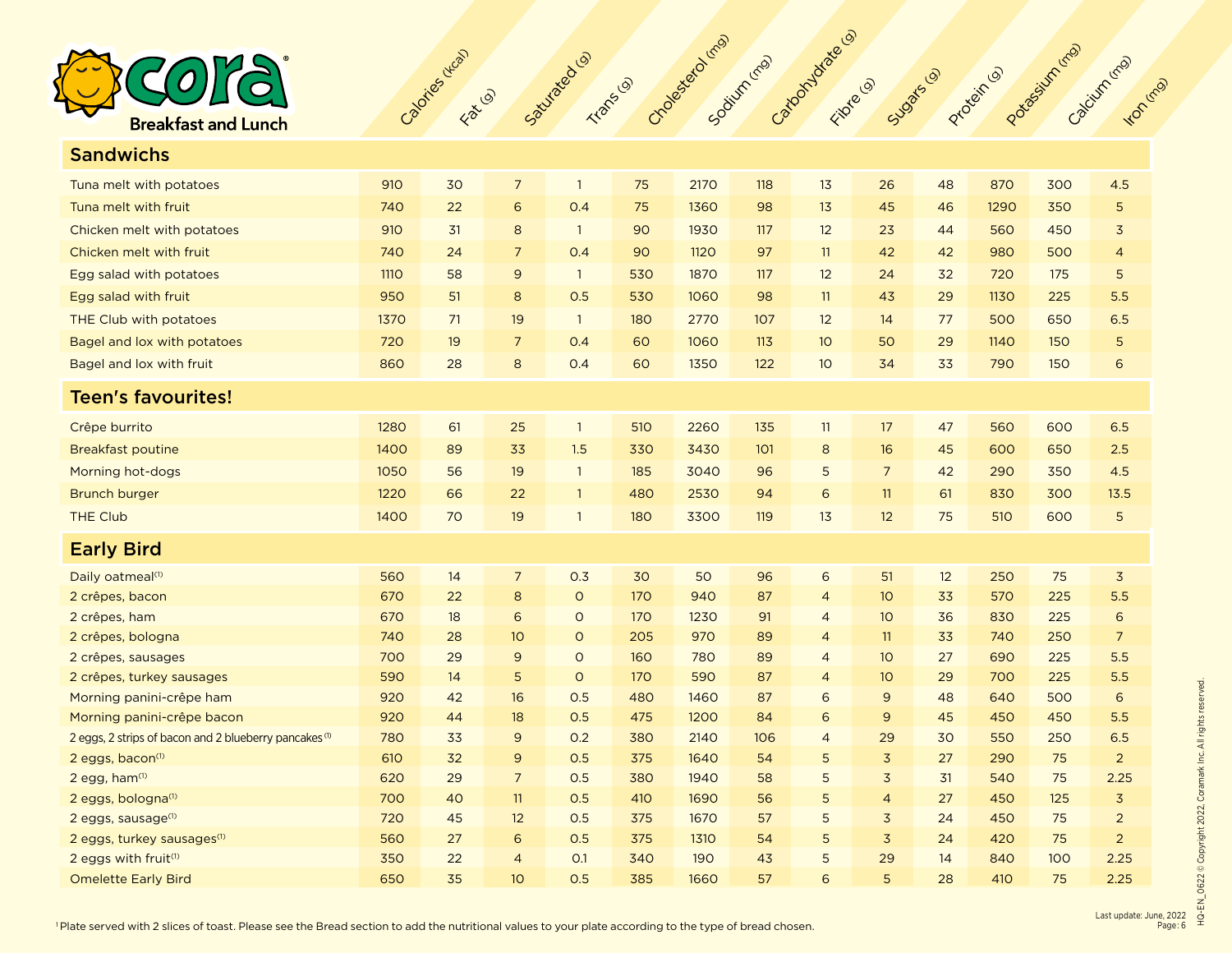

| <b>Kid's menu</b>                   |     |                 |                 |         |                 |         |         |                 |                |                |          |     |                |
|-------------------------------------|-----|-----------------|-----------------|---------|-----------------|---------|---------|-----------------|----------------|----------------|----------|-----|----------------|
| Crêpe banana and cocoa hazelnut     | 580 | 20              | $\sqrt{6}$      | O.1     | 65              | 150     | 97      | 6               | 48             | 12             | 820      | 125 | 4.5            |
| Crêpe fruits and custard            | 430 | 10 <sup>°</sup> | 5               | 0.2     | 80              | 150     | 75      | $\overline{3}$  | 32             | 12             | 480      | 175 | 2.5            |
| Crêpe strawberry and cocoa-hazelnut | 500 | 20              | 5               | O.1     | 65              | 150     | 75      | $7\overline{ }$ | 37             | 12             | 520      | 150 | 4.5            |
| Waffle fruits and english cream     | 340 | 5               | 1.5             | O.1     | 15              | 660     | 69      | $\overline{3}$  | 30             | 6              | 330      | 175 | $\overline{2}$ |
| Pancakdes with fruits               | 570 | 8               | 2.5             | O.1     | 20              | 1540    | 117     | $\overline{4}$  | 37             | 11             | 580      | 175 | 4.5            |
| Blueberry pancakes with fruits      | 600 | 8               | $\overline{3}$  | O.1     | 20              | 1540    | 124     | 5               | 42             | 11             | 580      | 175 | 5              |
| Chocolate chip pancakes with fruits | 740 | 17              | 8               | O.1     | 20              | 1540    | 140     | 5               | 56             | 12             | 580      | 200 | 5.5            |
| Nicky's panini ham                  | 500 | 18              | 6               | 0.2     | 245             | 800     | 63      | $\overline{4}$  | 22             | 24             | 740      | 225 | 3.5            |
| Nicky's panini bacon                | 500 | 19              | $\overline{7}$  | 0.2     | 245             | 670     | 61      | $\overline{4}$  | 22             | 22             | 640      | 225 | 3.5            |
| <b>Grilled cheese</b>               | 630 | 22              | $\overline{7}$  | 0.5     | 20              | 1800    | 93      | 6               | 5              | 19             | 180      | 250 | $\overline{3}$ |
| French toast with fruits            | 330 | 5               | 1.5             | O.1     | 65              | 300     | 60      | $\overline{4}$  | 28             | 9              | 450      | 75  | 2.5            |
| 1 egg bacon                         | 470 | 22              | 5               | 0.5     | 195             | 1330    | 52      | 5               | $\overline{2}$ | 18             | 130      | 40  | $\mathbf{1}$   |
| 1 egg ham                           | 500 | 21              | 4.5             | 0.5     | 195             | 1550    | 55      | 5               | $\overline{2}$ | 20             | 300      | 50  | 1.25           |
| 1egg sausage                        | 620 | 38              | 10 <sup>°</sup> | 0.5     | 205             | 1580    | 55      | 5               | $\mathbf{1}$   | 18             | 290      | 50  | 1.5            |
| 1 egg turkey sausage                | 440 | 17              | 3.5             | 0.5     | 205             | 1200    | 52      | 5               | $\mathbf{1}$   | 18             | 260      | 40  | 1.25           |
| 1 egg bacon blueberry pancake       | 600 | 25              | 6               | O.1     | 200             | 1290    | 72      | 5               | 12             | 23             | 210      | 125 | $\overline{4}$ |
| 1 egg bacon chocolate chip pancake  | 640 | 27              | 8               | O.1     | 200             | 1290    | 77      | 5               | 17             | 23             | 210      | 125 | $\overline{4}$ |
| Add 1 egg                           | 90  | $\overline{7}$  | $\overline{2}$  | O.1     | 170             | 85      | $\circ$ | $\circ$         | $\circ$        | 5              | 50       | 20  | 0.75           |
| Orange juice                        | 120 | 0.4             | O.1             | $\circ$ | $\circ$         | 10      | 29      | $\mathbf{1}$    | 23             | $\overline{2}$ | 480      | 30  | 0.3            |
| Apple juice                         | 130 | $\circ$         | $\circ$         | $\circ$ | $\circ$         | $\circ$ | 31      | $\mathbf{1}$    | 28             | 0.3            | $\circ$  | 30  | $\circ$        |
| Apple-grape juice                   | 130 | $\circ$         | $\circ$         | $\circ$ | $\circ$         | 20      | 32      | $\circ$         | 30             | $\overline{1}$ | $\circ$  | 50  | 0.4            |
| Glass of milk                       | 120 | 5               | $\overline{3}$  | 0.2     | 20              | 115     | 12      | $\circ$         | 13             | 8              | 350      | 300 | O.1            |
| Chocolate milk                      | 160 | 2.5             | $\overline{1}$  | $\circ$ | 10 <sup>°</sup> | 180     | 26      | $\circ$         | 24             | $\overline{7}$ | 430      | 250 | 0.75           |
| Whole wheat bread (1 slice)         | 140 | 5               | 1.0             | O.1     | $\circ$         | 270     | 20      | $\overline{2}$  | $\mathbf{1}$   | 5              | $\circ$  | 30  | 1.25           |
| Multigrain bread (1 slice)          | 150 | 6               | 1.5             | $\circ$ | $\circ$         | 200     | 19      | 2               | 2              | 5              | $\circ$  | 30  | $\overline{1}$ |
| White bread (1 slice)               | 140 | 5               | 1.5             | O.1     | $\circ$         | 260     | 20      | $\mathbf{1}$    | $\mathbf{1}$   | $\overline{4}$ | $\circ$  | 30  | 1.25           |
| Rye bread (1 slice)                 | 210 | 6               | $\mathbf{1}$    | O.1     | $\circ$         | 390     | 33      | 2               | $\mathbf{1}$   | 6              | $\Omega$ | 50  | $\overline{2}$ |